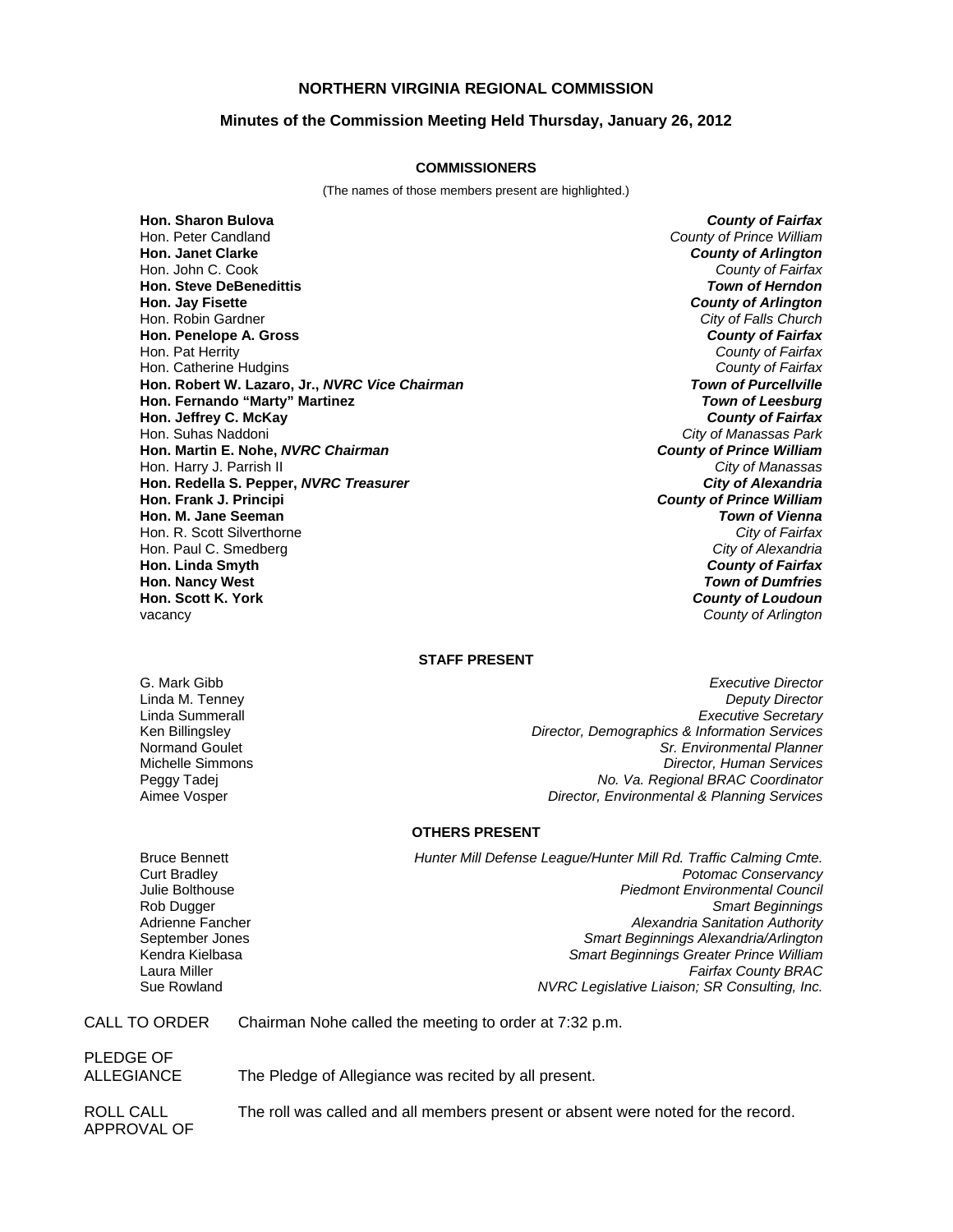Summary Minutes of the Commission January 26, 2012 Page 2

MINUTES Commissioner Lazaro moved approval of the minutes of the December 8, 2011, Commission meeting. The motion was seconded and unanimously carried.

- NOVA FORWARD Chairman Nohe welcomed Dana Kauffman, Director of Government Affairs & Community Relations, Northern Virginia Community College. Prior to joining the Community College, Mr. Kauffman served on the Fairfax County Board of Supervisors.
- *Dana Kauffman* Mr. Kauffman reported that not only is Northern Virginia Community College (NVCC) the largest college/university in Virginia, it is now the largest institute of higher learning in the national capital region. With 78,000 students, NVCC's average class size is 23; the cost is less than \$3,500 for students to attend full-time.

 The college recently completed two studies to position the region for long-term economic growth, also ensuring that our educational system can be positioned to support this growth. The studies looked at K-12 as well as higher education.

 NVCC and the Fairfax County Chamber of Commerce jointly funded the first study in which Dr. Stephen Fuller provided analysis of the projected economic growth and the nature of the jobs driving that economic growth. For the second study, also in partnership with the Chamber, the college worked with NVRC staff to look at the changing demographics.

 From 2010-2020, 303,000 new jobs will be created, a two percent growth region-wide each year, plus an additional 350,000 jobs will need to be filled as the Baby Boomers start retiring. However, up to 100,000 jobs will be eliminated due to federal government downsizing, leaving more than a half million job openings. The demand will be most pronounced in the professional/science/technology field (40 percent of the estimated job growth) followed by health care. Other experts note that higher education will be needed to fill these jobs, with a projection that not enough students are graduating from the region's colleges/universities to meet the demand from employers in the greater D.C. region.

Northern Virginia faces two strategic issues:

- College access for first generation college-goers, minorities and immigrants
- Developing a tech-savvy front-line workforce

NVCC is addressing these challenges through its SySTEMic Solutions program (Science, Technology, Engineering, Mathematics) in the Prince William area, with 1,000 students in the STEM pipeline: 300 in middle schools, 480 in high schools, 316 in NVCC; by 2015 it is projected that nearly 3,000 students will be in the pipeline, with 500 in middle schools, 575 in high schools, 1,607 in NVCC, 545 in George Mason University and 200 GMU students graduating annually.

SySTEMic Solutions programs currently in place:

- Professional development opportunities for teachers of STEM curricula
- Dual enrollment courses with a STEM focus in all three school systems
- Expanded regional employment opportunities in the STEM fields
- Part-time employment and internship opportunities for students in STEM programs
- Pathway to the Baccalaureate Program activities and student support services
- Aligned secondary to post-secondary STEM curriculum and program offerings
- Expanded robotics programs in elementary, middle and high schools
- Support through industry partnerships to provide ever-expanding internship opportunities, professional mentors and career exploration activities

Supplemental funding through a budget amendment is being sought this General Assembly session to expand SySTEMic Solutions into Fairfax, Arlington, Loudoun and Alexandria. Corporations would match state funding.

*questions & answers* Commissioner Martinez commented that many middle and high school students are bored; they need help in relating their studies to the real world. Mr. Kauffman noted that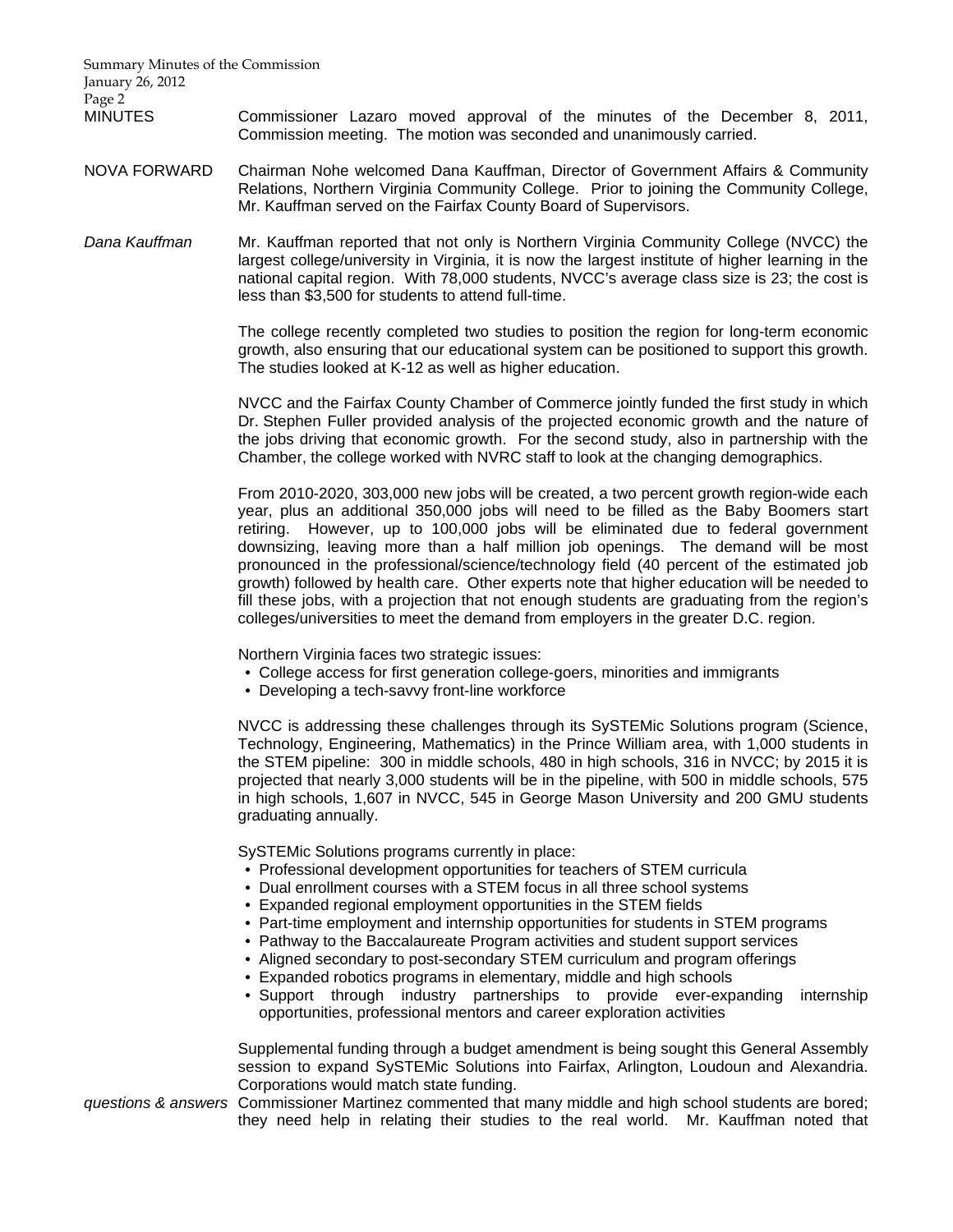Summary Minutes of the Commission January 26, 2012 Page 3

> embedded counselors are in place to reach out to these students as well as to children who come from families where higher education is not the norm.

> Commissioner McKay asked if George Mason University will have enough spaces available for the students coming out of NVCC. Mr. Kauffman said that although GMU's freshman class was smaller last year, the number of slots for transfer students has been increased.

> In reply to a comment about the large number of teachers retiring, Mr. Billingsley stated that Baby Boomers comprise one-third of Northern Virginia's workforce. Their retirement over the next decade will result in a shortage of highly educated workers.

> Commissioner DeBenedittis wondered how to ensure that NVCC's tuition remains low. Mr. Kauffman replied it depends on the Governor's budget as well as financial support from the local jurisdictions.

CONSENT AGENDA Commissioner York moved approval of the Consent Agenda, consisting of the items outlined below. The motion was seconded and carried unanimously.

- A. Financial Reports for August 2011
- B. Resolution No. P12-17: Commonwealth of Virginia's Proposed Withdrawal from the Interstate Commission on the Potomac River Basin (ICPRB) Compact
- C. Resolution No. P12-18: Removal of Individual Waste Load Allocations for MS4 Permit Holders from the Chesapeake Bay TMDL
- D. Resolution No. P12-19: Authorization to Apply for Funding to Benchmark the BRAC Impacts

| EXECUTIVE  |  |
|------------|--|
| DIRECTOR'S |  |
| REPORT     |  |
|            |  |

 $=$   $\cdot$   $=$   $\sim$   $\cdot$   $\cdot$   $\sim$ 

Mr. Gibb distributed a copy of his report on:

- NVRC Brokers Funds for AIDS Drugs
	- At NVRC's request, the D.C. Health Dept. has agreed to make a contribution of \$600,000 to the Virginia AIDS Drug Assistance Program to support AIDS drug needs within the suburban Virginia portion of the D.C. Eligible Metro Area. This contribution underwrites annual AIDS pharmaceutical costs for about 57 people.

• NVRC Nonprofit Affiliate

Staff is revisiting the idea of developing a  $501(c)(3)$  arm of NVRC as another mechanism for raising funds to support its work to take advantage of corporate and philanthropic funding opportunities. Numerous regional councils throughout the U.S. have done this, including Thomas Jefferson PDC (Charlottesville), and MWCOG is solely a nonprofit organization. Initial discussion will take place through the Operations Committee. Commissioner Fisette requested that an analysis of the advantages and disadvantages, along with a summary of other regional councils' experiences, be presented to the Commission.

• Residential Energy Progress Report NVRC is partnering with the Local Energy Alliance Program (LEAP) and local governments to offer a new energy efficiency service to Northern Virginia homeowners. LEAP's program manager is located in the NVRC office.

• Regional Water Supply Plan Update 18 of the 22 participating Northern Virginia jurisdictions have approved the regional plan. It is under review in the remaining 4 jurisdictions.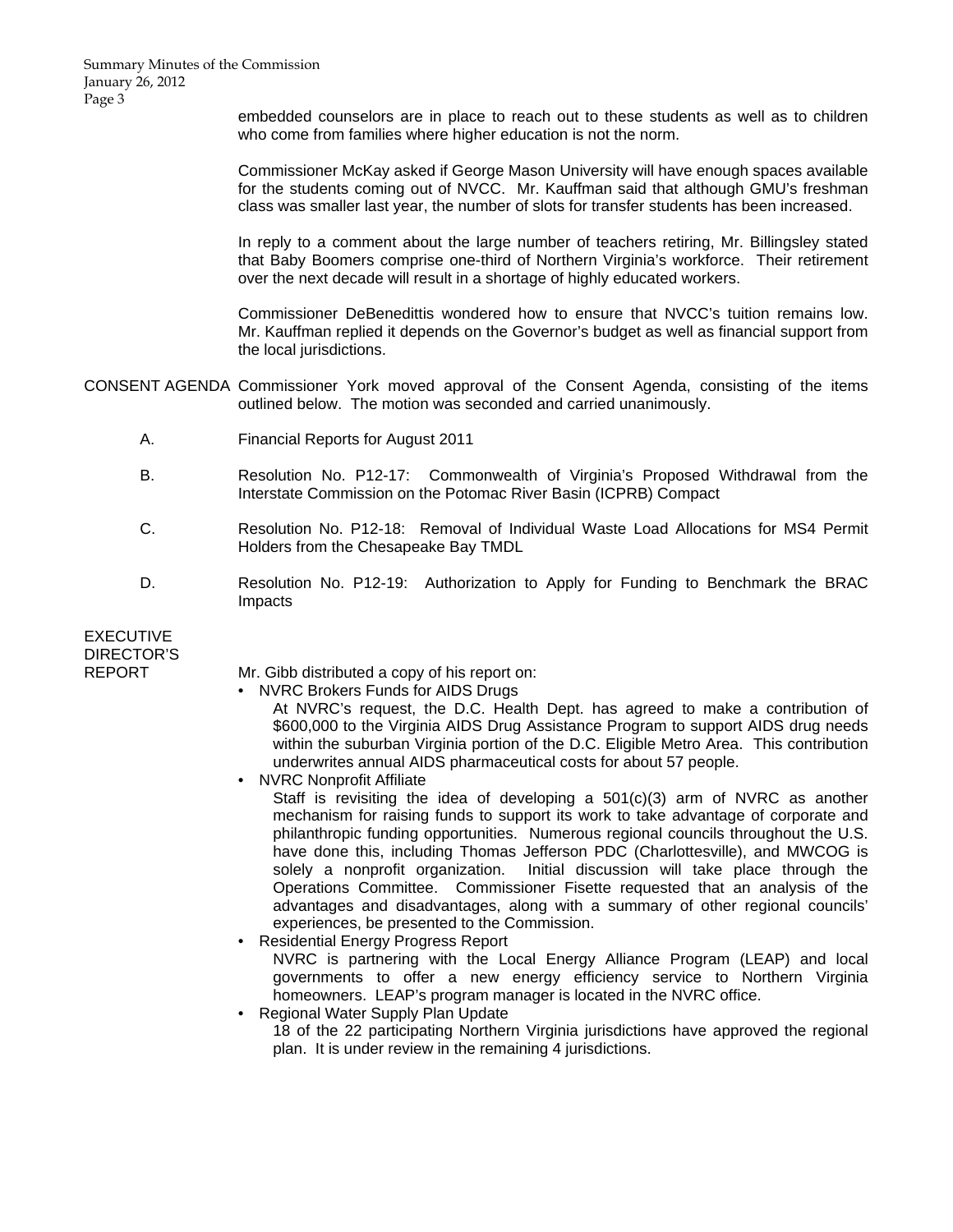• Virginia Outdoors Plan Update

Two public meetings were held at NVRC on January 25 so that the Virginia Dept. of Conservation could receive public input. The draft plan is expected this summer with the final plan scheduled for spring 2013.

• Conservation Corridors Report Completed This report on the region's most environmentally-sensitive areas and opportunities for their conservation, restoration, and/or maintenance has been completed and posted on NVRC's website. A presentation will be made at the Commission's February 23 meeting.

Mr. Gibb also reported that the federal Justice Department has ordered all of the training centers for the severely intellectually disabled in Virginia closed; this includes the Northern Virginia Training Center, which is slated for closure by June 30, 2015. He has talked with some of the state Delegates and Senators about this issue.

The issue is two-fold: what to do with the training center's 170 residents and what happens to the state-owned land, approximately 80 acres, located opposite George Mason University. Commissioner Bulova reported she discussed this with Virginia's Secretary of Health and Human Resources, who advised that alternate housing for this population can't "feel, sound or be institutional."

It was agreed that NVRC staff will further explore this issue and report back to the Commission with findings and recommendations and perhaps a dialog with state representatives at a future meeting.

CHAIRMAN'S

REPORT Chairman Nohe welcomed two new members of the Commission: Janet Clarke, Vice Chairman of the Loudoun County Board of Supervisors and the county's additional representative on the Commission, and Fernando "Marty" Martinez of the Leesburg Town Council.

> Chairman Nohe also reminded the members that the Commission will hold a brief legislative meeting in Richmond on February 9 in conjunction with VML/VACo/VAPDC Legislative Day.

BRAC REPORT Commissioner McKay, Chairman of the BRAC Committee, announced that the committee holds its evening meetings at NVRC on the third Thursday of every month. The next meeting will be February 16.

> There will be additional rounds of BRAC, with the Army targeted to lose a lot of positions. Donald Carr of Ft. Belvoir thinks that installation will not be greatly impacted since so much has been added recently to its infrastructure.

> NVRC's grant for a dynamic ridesharing pilot program along the I-95/395 corridor was funded. It will initially focus on bringing real-time ridesharing to the BRAC locations in Northern Virginia.

# LEGISLATIVE

REPORT Commissioner Gross, Chairman of the Legislative Committee, reported that positions on eminent domain and online travel taxes have been added to the Commission's 2012 platform.

> Del. David Bulova introduced HB 426 to include NVRC in regional strategic planning. After discussing possible unintended consequences such as costs and requirements to NVRC, Del. Bulova agreed to pull this bill. NVRC's Legislative Committee will discuss this with Del. Bulova after the session adjourns.

> Commissioner York moved to add a position supporting the budget amendment introduced in the House and Senate for \$500 million from the state to buy down the cost of tolls on the